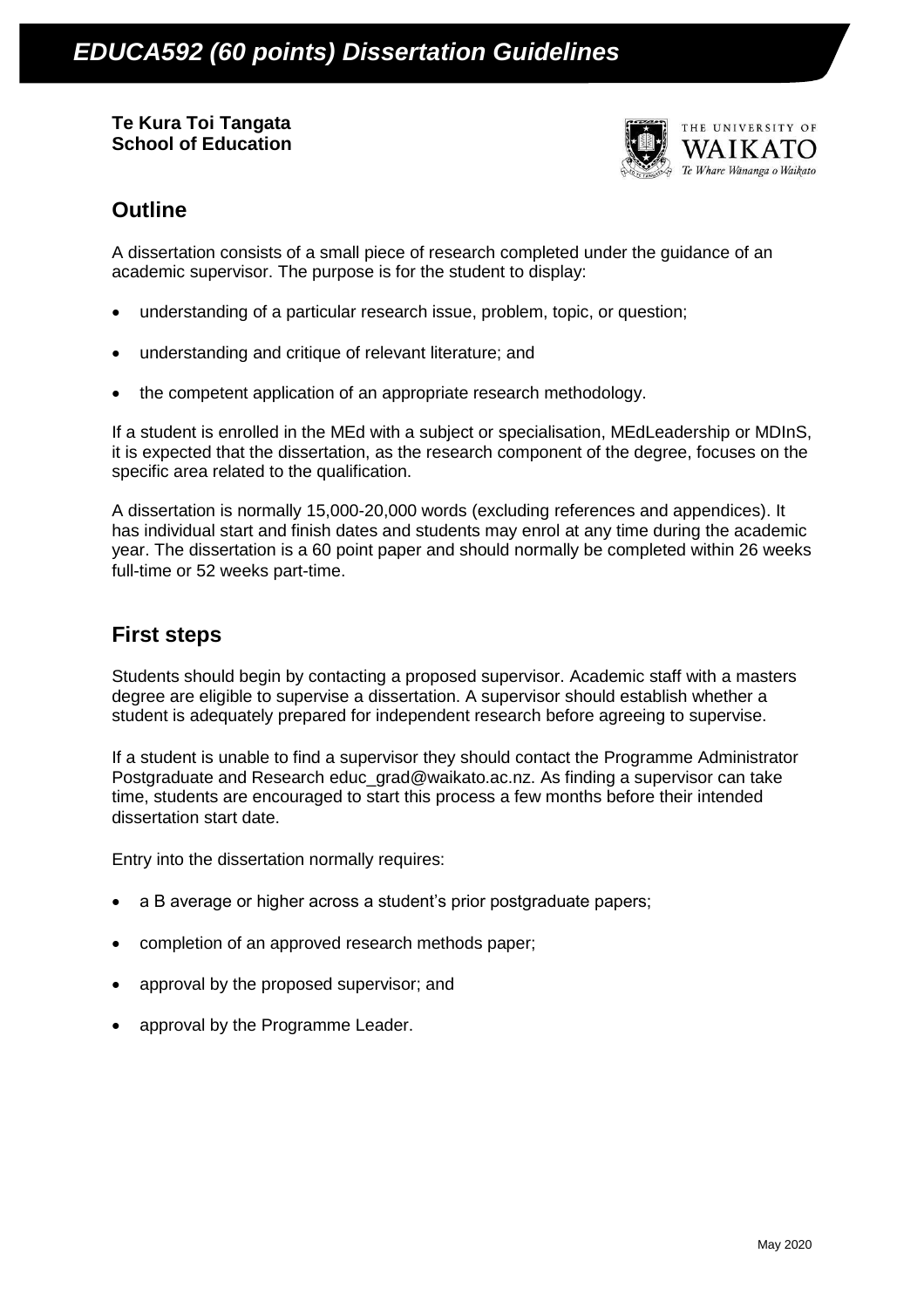## **Enrolment process**

- The student submits a two page proposal (see below) and a completed Dissertation Application Form to the potential supervisor.
- The student applies online for EDUCA592 Dissertation.
- The supervisor agrees to supervise the student and signs the Dissertation Application Form.
- The supervisor forwards the form and proposal to the Programme Administrator Postgraduate and Research to obtain final approval and to complete online processing.
- Both the supervisor and student are advised when formal approval for enrolment has been granted.

## **The proposal (two pages, references additional)**

The proposal should contain:

- a working title
- research question(s)
- brief overview of literature regarding the topic
- brief description of the methodology and methods
- consideration of ethical issues
- timeline
- reference list

## **Presentation, submission and marking**

There are no presentation guidelines specifically for the dissertation but students may follow the [Library guidelines](file:///C:/Users/traceyr/Downloads/EDUCA592%20Dissertation%20Guidelines%202020.docx) for Thesis presentation which include a title page template.

The dissertation should be submitted as a digital copy in PDF format to educ\_grad@waikato.ac.nz and to the supervisor by 4pm on the due date.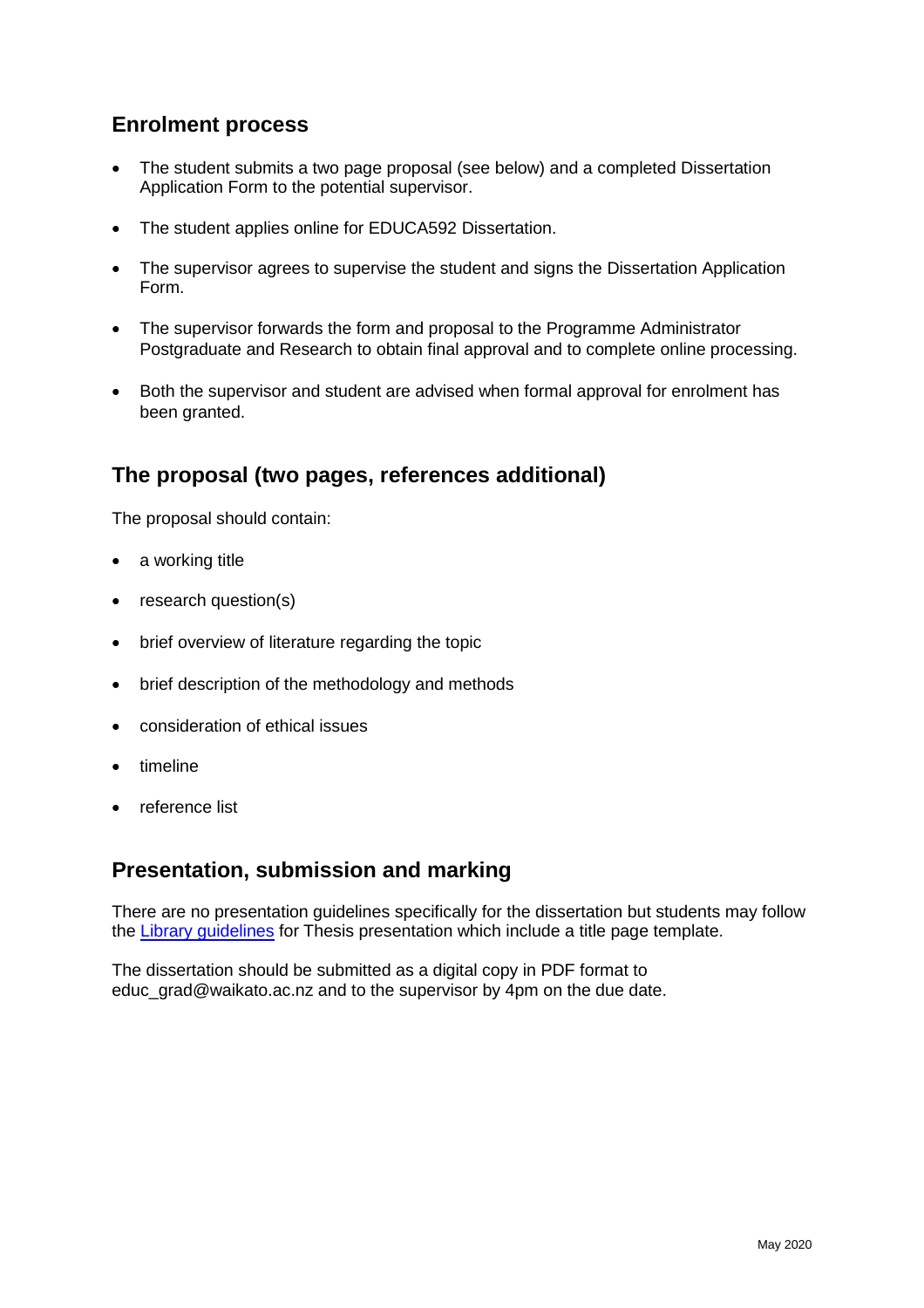# **Extension**

A student who expects their dissertation will not be ready for submission by the due date may apply for a 21 day grace period for submission or an extension by re-enrolment. It is not possible to suspend a dissertation enrolment.

A grace period for submission of 21 days does not require re-enrolment or payment of additional fees. To request a 21 day grace period a student should:

- confirm the 21 day grace period with their supervisor; and
- ask their supervisor to contact the Programme Administrator Postgraduate and Research educ\_grad@waikato.ac.nz to request the grace period. The Programme Administrator Postgraduate and Research will notify the student and the supervisor of the new submission date when the grace period has been granted.

Extensions of over 21 days require re-enrolment and incur additional fees. To apply for an extension of longer than 21 days, students should complete the Application for Change of Conditions of Enrolment form available from the Programme Administrator Postgraduate and Research educ\_grad@waikato.ac.nz

## **Withdrawal**

A student wishing to withdraw from EDUCA592 should do so prior to the end of the enrolment period by:

- consulting with their supervisor; and
- completing a withdrawal through MyWaikato. Failure to do this may result in an Incomplete Grade (IC) on the student's academic record once the enrolment period is complete, which may prevent the student from re-enrolling in their degree. A refund of fees will be given only if the withdrawal is made within the free withdrawal period.

## **Medical or compassionate extensions and withdrawals**

### **Application for an extension with a fee waiver on medical/compassionate grounds**

If a student is unable to complete their dissertation on time due to circumstances outside their control, they should contact the Programme Administrator Postgraduate and Research [educ\\_grad@waikato.ac.nz](mailto:educ_grad@waikato.ac.nz) who will advise how to apply for an extension with a fee waiver. Applications for an extension with a fee waiver on medical or compassionate grounds are decided by the Associate Director Student Administration, not by the School.

#### **Application to withdraw on medical/compassionate grounds**

If a student is unable to complete their dissertation due to circumstances outside their control, they should make a medical/compassionate application to withdraw from EDUCA592 through MyWaikato. Applications to withdraw on medical/compassionate grounds are decided by the Associate Director Student Administration, not by the School.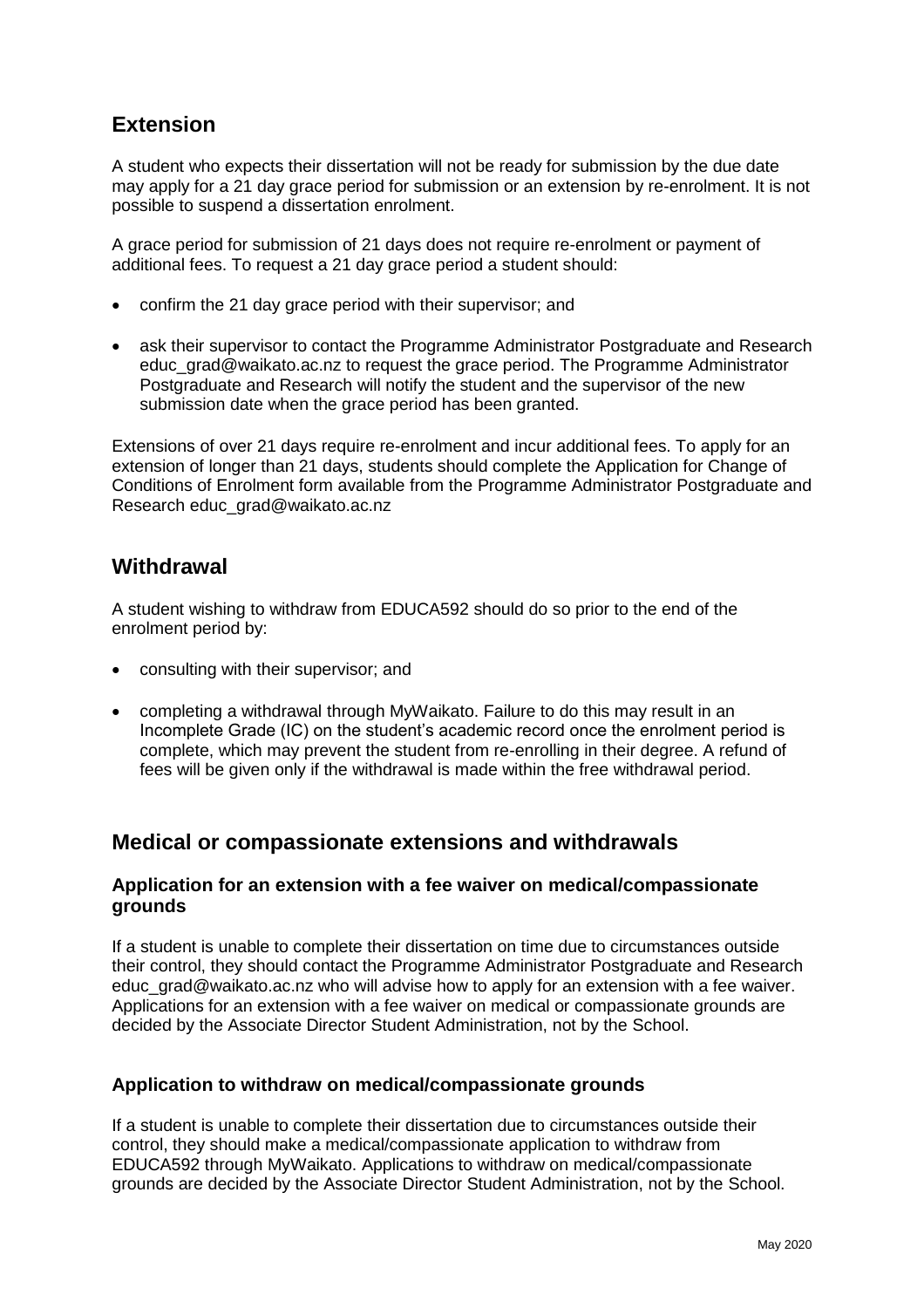# **Advice for supervisors and students**

### **Starting out**

When designing the research project, it is important to keep in mind the time and length limitations. For example, it might not be appropriate for a student to design their own questionnaire or other instrument, or interview more than two or three people.

This is a small-scale research project and the student should be required to display competence in conceiving and conducting a clearly defined study. It is important that both the supervisor and student do not become overly ambitious and exceed the boundaries of the dissertation. For example, this study may replicate an existing study in a new context rather than designing a new or innovative research project.

### **Research ethics approval**

Research projects that involve human participants must have ethical approval. This means that if the student intends to send out questionnaires, interview, observe, or otherwise obtain personal information about other people, they need to obtain ethical approval.

With the support of their supervisor, a student must complete the online **FEDU Ethics** [Application](https://edlinked.waikato.ac.nz/ethics/) and submit it to the Division of Education Ethics Committee. The student needs to be fully enrolled in EDUCA592 before they can submit their application for ethical approval. The Division of Education Ethics Committee Administrator fedu.ethics@waikato.ac.nz can advise about the research ethics approval process.

The initial review of an application for ethical approval takes approximately three weeks. The student should be aware that the reviewers frequently require modifications to be made to the application. The time taken to make the modifications and obtain final approval will extend this three week period.

If the student's project focuses on recruiting participants in their capacity of any one or more of physical health, mental health, disability or wellbeing, or involves employees of the District Health Board, they need to apply for ethical approval to the **Human Research Ethics Committee** and not to the Divison of Education Ethics Committee. For further information, contact humanethics@waikato.ac.nz

### **Meetings between the supervisor and the student**

It is important that the supervisor and student maintain regular meetings to monitor progress and ensure timely completion of the dissertation. Students should keep a written summary of these meetings and email it to the supervisor 1-3 days after the meeting. This ensures that:

- the student has understood the supervisor's guidance and expectations; and
- the student and supervisor are both monitoring progress.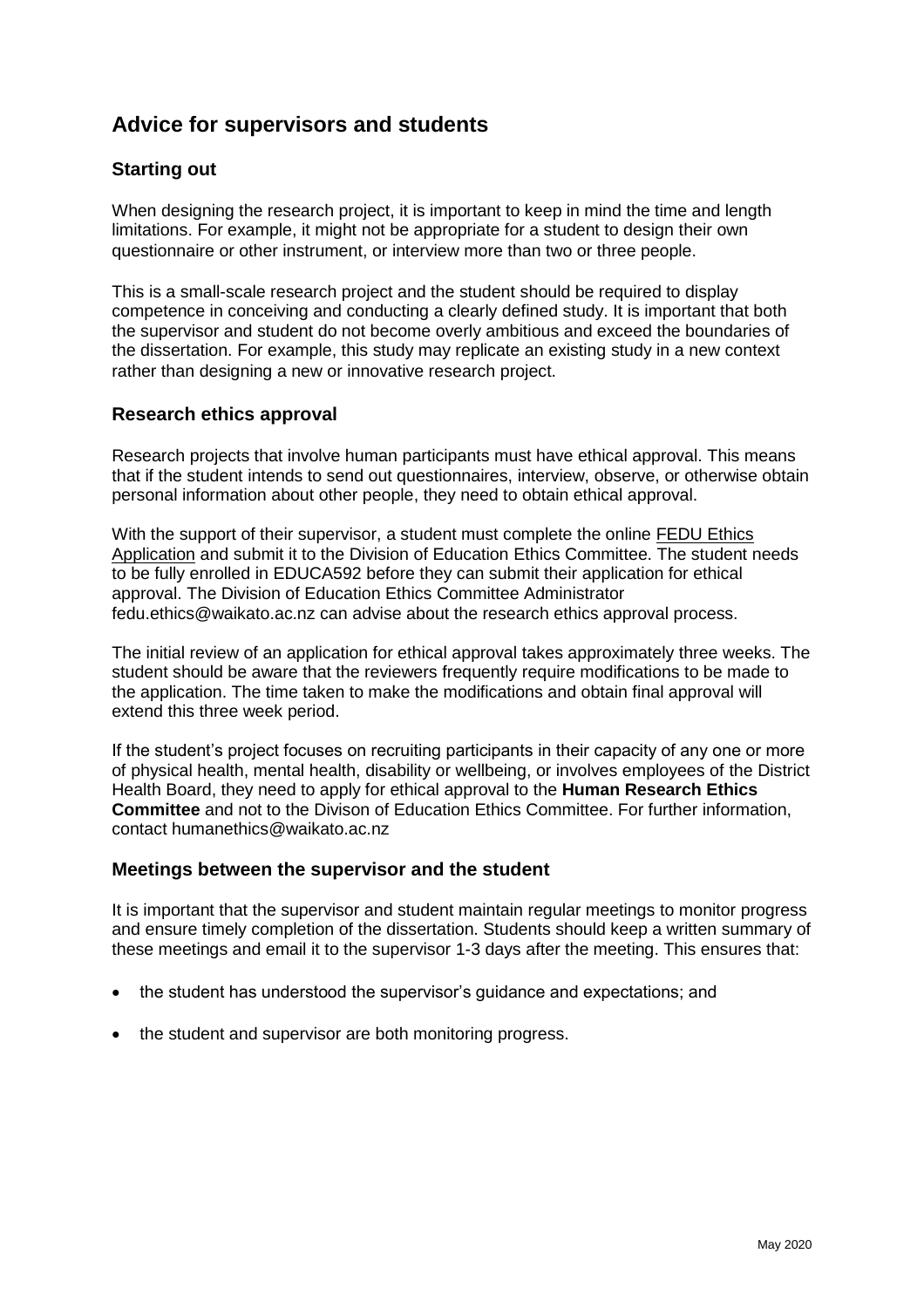### **Weekly workload**

The anticipated workload for a full-time postgraduate student is 40 hours a week and a parttime postgraduate student 20 hours a week. This means that students are expected to devote an appropriate amount of time to their dissertation.

#### **Reading drafts**

An important part of any research process is writing. Often undergraduate students write their assignments only once before handing them in. At the postgraduate level, however, it is important to emphasise that part of any research process is to write several drafts before the research is ready to be presented for examination.

While a supervisor should guide students and assist them to structure their research report in a coherent manner, it is not the supervisor's responsibility to write it for them. Supervising postgraduate students is only one part of a supervisor's workload and therefore, students should provide, as far as possible, well organised and grammatically correct written drafts, with correct referencing. This way, supervisors can comment on content which should be their major area of focus and support.

It is important for students to be aware of how much time is required to comment on a draft, and for students to take this into account when submitting drafts and waiting for feedback. Students may point out specific aspects that they would like supervisors to comment on with their drafts. Drafts should normally be presented at least seven days before a meeting.

### **Writing drafts**

Students may find it demanding writing a longer and more sustained argument than in their previous papers. They may also find that the dissertation requires a greater level of information literacy skills. Supervisors should direct students to the support of Academic [Liaison Librarians](https://www.waikato.ac.nz/library/study/get-help/find-academic-liaison-librarians) and [Student Support Services](http://www.waikato.ac.nz/student-life/student-services) for additional help.

For many students, the dissertation provides initial experience in the research environment. Students are encouraged to take every opportunity to participate in the wider intellectual life of the University. Supervisors will encourage students to attend seminars and conferences, present aspects of their work if there is an opportunity, attend workshops that help them to develop necessary research skills, and where applicable, encourage them to publish in appropriate journals.

## **Marking the dissertation**

Dissertations are marked by both the supervisor and an examiner. The examiner is an internal staff member who is nominated by the supervisor. The Programme Administrator Postgraduate and Research educ grad@waikato.ac.nz will send a digital copy of the dissertation to the examiner, and ensure the supervisor and the examiner submit their reports in a timely manner. The suggested timeframe is three weeks.

Both the supervisor and examiner submit a report and a recommended mark and grade. The recommended mark and grade will be submitted on a separate page to the report. If there are discrepant grades, the supervisor and examiner should try to reach an agreed mark and grade. If agreement cannot be reached, the Associate Dean Academic or delegate (in collaboration with the supervisor and examiner) will make a final decision.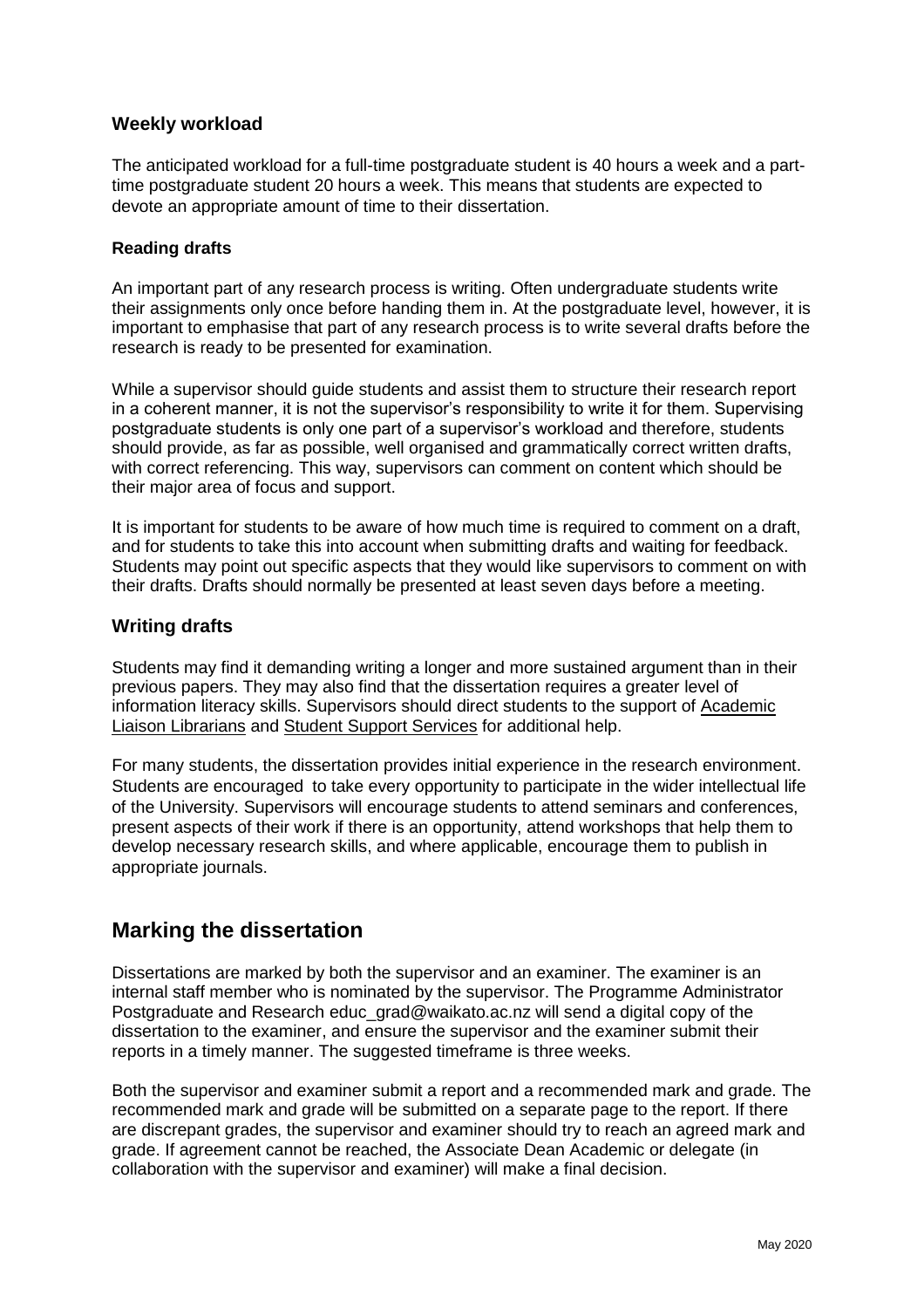Once a final mark has been confirmed, the Programme Administrator Postgraduate and Research will inform the student of their final mark and grade, and provide the student with copies of the supervisor's and examiner's reports.

The supervisor's and examiner's reports will generally comment on the following areas (where appropriate):

- abstract
- introduction and literature review
- exposition of the research goals or questions, and significance of the research
- methodology and appropriate use of methods
- presentation of findings
- discussion, interpretation of findings, and implications
- academic conventions of the dissertation (e.g., structure, referencing, grammar, clarity of writing)

## **Marking criteria**

These marking criteria can be used for a dissertation that takes the usual form of a research report for a project.

| Grade Range | <b>Description</b>                                                                                                                                                                                                                                                                             |
|-------------|------------------------------------------------------------------------------------------------------------------------------------------------------------------------------------------------------------------------------------------------------------------------------------------------|
| A           | A dissertation in the A range is an excellent and coherent piece of work<br>that includes all of the following:                                                                                                                                                                                |
|             | a coherent and succinct abstract that clearly summarizes the major<br>aspects of the study including the overall purpose of the study, problem or<br>question; the methodology and methods; setting and participant; major<br>findings; and a brief summary of interpretations and conclusions |
|             | a well-articulated explanation of the issue, problem, or topic                                                                                                                                                                                                                                 |
|             | an excellent critique of the issue, problem, or topic that includes any<br>current debates                                                                                                                                                                                                     |
|             | a sound academic justification for the study                                                                                                                                                                                                                                                   |
|             | a critical and comprehensive literature review and synthesis of relevant<br>national and international research, including any seminal studies as well<br>as current work in relation to the issue, problem, or topic                                                                          |
|             | a well justified and appropriate methodology that demonstrates coherence<br>between a theoretical position and research question                                                                                                                                                               |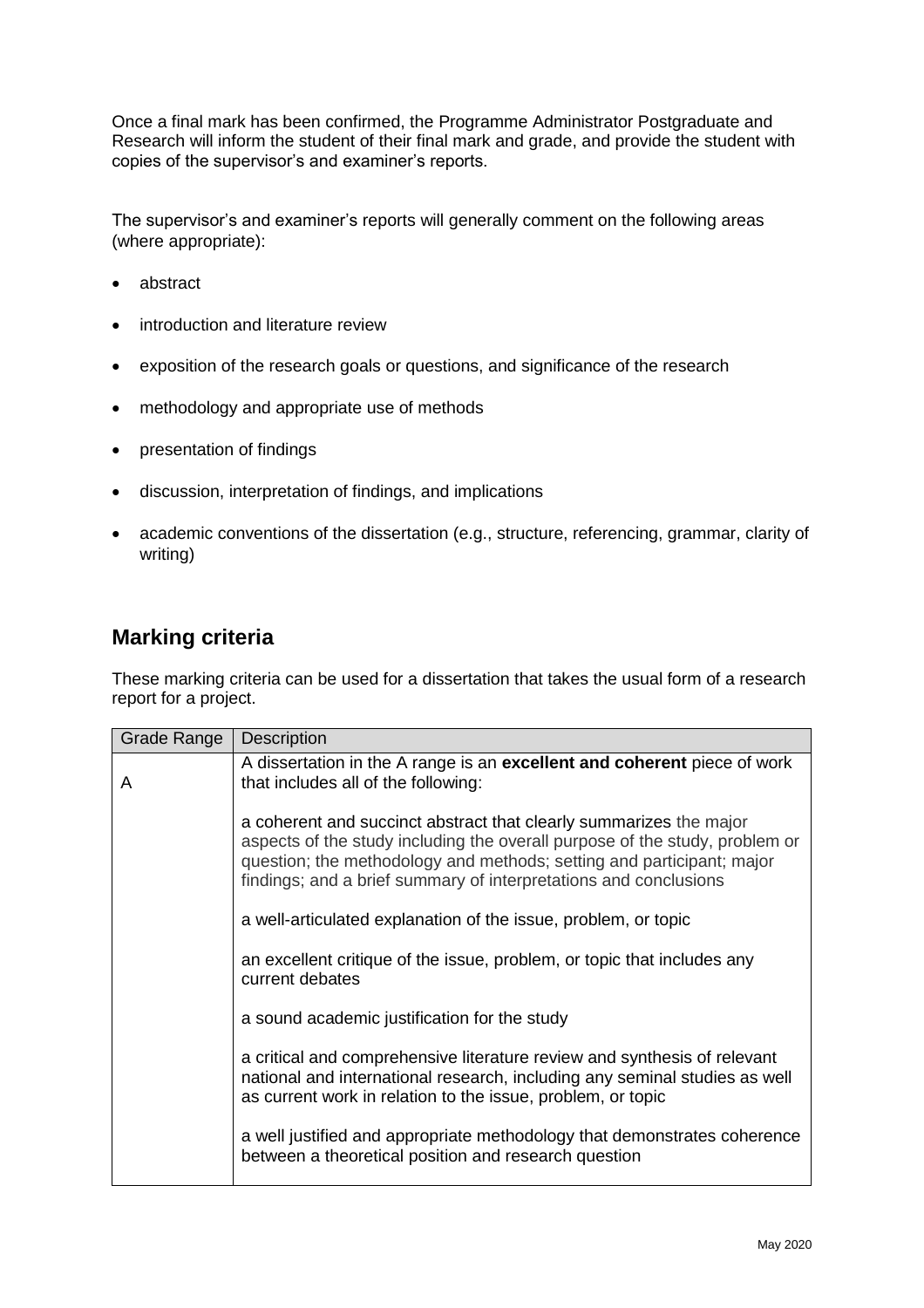|   | a thorough investigative approach that includes a well-described research<br>design and critical approach to methods and/or data generating sources                                                                            |
|---|--------------------------------------------------------------------------------------------------------------------------------------------------------------------------------------------------------------------------------|
|   | appropriate and accurate data analyses                                                                                                                                                                                         |
|   | findings clearly presented and interpreted                                                                                                                                                                                     |
|   | findings considered through critical discussion and critique in relation to<br>the existing body of research                                                                                                                   |
|   | well-formulated conclusion and if appropriate identifies implications for<br>practice and/or poses research question(s) to address any identified<br>gap(s) in the field                                                       |
|   | a consistently high level of academic writing including a sound and logical<br>structure, few errors in spelling and grammar, correct use of citations and<br>referencing, and adherence to the latest APA writing conventions |
|   | Additionally, the student:                                                                                                                                                                                                     |
|   | demonstrates capacity for doctoral research and would be a likely<br>scholarship candidate; and                                                                                                                                |
|   | might also demonstrate a scholarly stance that includes independent<br>thought or creative ideas.                                                                                                                              |
| В | A dissertation in the B range is a sound piece of work that includes all of<br>the following:                                                                                                                                  |
|   | a clear and succinct abstract that summarizes the major aspects of the<br>study                                                                                                                                                |
|   | a clear explanation of the issue, problem, or topic                                                                                                                                                                            |
|   | a justification for the study                                                                                                                                                                                                  |
|   | a reasonably comprehensive literature review and synthesis of relevant<br>national and international research, including any seminal studies as well<br>as current work in relation to the issue, problem, or topic            |
|   | an appropriate methodology that demonstrates a link between a<br>theoretical position and research question                                                                                                                    |
|   | a suitable investigative approach that includes a description of the<br>research methods                                                                                                                                       |
|   | careful and coherent data analysis                                                                                                                                                                                             |
|   | findings presented clearly with some interpretation                                                                                                                                                                            |
|   | discussion of findings mostly descriptive and tentatively linked to the<br>existing body of literature                                                                                                                         |
|   | a conclusion that shows some appreciation of the importance of the<br>findings                                                                                                                                                 |